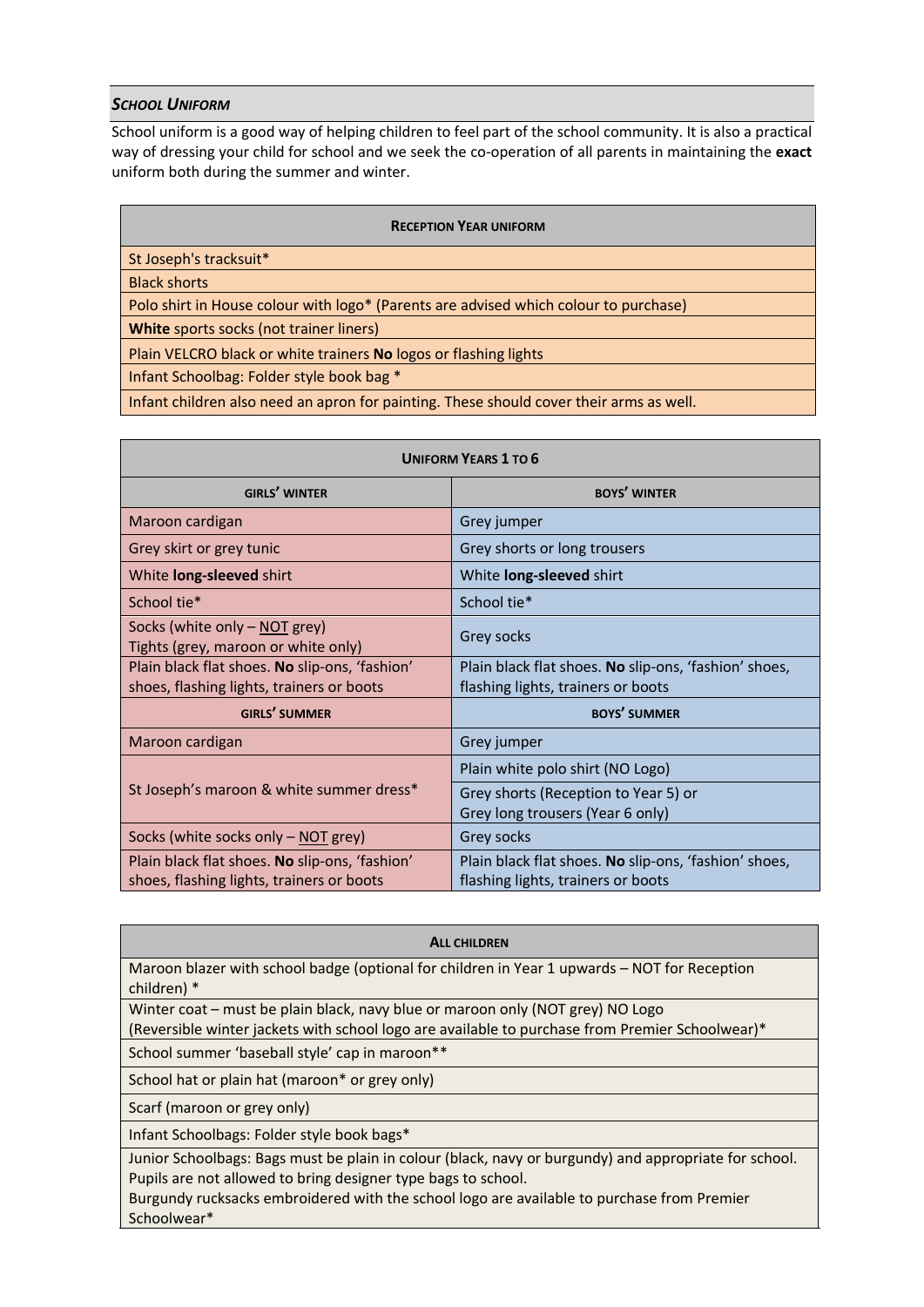| YEAR <sub>1</sub>                                                                                             |                                                                                                                          |                                                                                                                    |  |
|---------------------------------------------------------------------------------------------------------------|--------------------------------------------------------------------------------------------------------------------------|--------------------------------------------------------------------------------------------------------------------|--|
| <b>FROM SEPTEMBER UNTIL</b><br><b>OCTOBER HALF TERM</b>                                                       | <b>FROM OCTOBER HALF TERM</b><br><b>UNTIL THE EASTER BREAK</b>                                                           | <b>SUMMER TERM</b>                                                                                                 |  |
| Children have the option to wear<br>summer or winter uniform.                                                 | Children must wear<br>winter<br>uniform. Boys have the choice of<br>either long trousers or shorts.                      | Children must wear summer<br>uniform and all boys must wear<br>shorts.                                             |  |
| YEARS 2 TO 5                                                                                                  |                                                                                                                          |                                                                                                                    |  |
| <b>FROM SEPTEMBER UNTIL</b><br><b>OCTOBER HALF TERM</b>                                                       | <b>FROM OCTOBER HALF TERM</b><br><b>UNTIL THE EASTER BREAK</b>                                                           | <b>SUMMER TERM</b>                                                                                                 |  |
| Children must wear summer<br>uniform and all boys must wear<br>shorts.                                        | Children.<br>must<br>winter<br>wear<br>uniform. Boys have the choice of<br>either long trousers or shorts.               | Children must wear summer<br>uniform and all boys must wear<br>shorts.                                             |  |
| YEAR <sub>6</sub>                                                                                             |                                                                                                                          |                                                                                                                    |  |
| <b>FROM SEPTEMBER UNTIL</b><br><b>OCTOBER HALF TERM</b>                                                       | <b>FROM OCTOBER HALF TERM</b><br><b>UNTIL THE EASTER BREAK</b>                                                           | <b>SUMMER TERM</b>                                                                                                 |  |
| Children must wear summer<br>uniform however Year 6 boys<br>also have the option of wearing<br>long trousers. | Children<br>winter<br>must wear<br>uniform. Year 6 boys have the<br>option of wearing either long<br>trousers or shorts. | Children must wear summer<br>uniform. Year 6 boys have the<br>option of wearing either long<br>trousers or shorts. |  |

|        | <b>GAMES / PE KIT YEARS 1 TO 6</b>                                           |
|--------|------------------------------------------------------------------------------|
| $\ast$ | Polo shirt in house colour with logo                                         |
| $\ast$ | <b>Black shorts</b>                                                          |
| $\ast$ | St Joseph's PE Bag                                                           |
| $\ast$ | St. Joseph's tracksuit                                                       |
|        | Plain black/navy swimsuit/trunks (Year 5 only)                               |
| $***$  | White swim hat with school logo (Year 5 only)                                |
|        | Plain black or plain white trainers for outdoor PE (bare feet for indoor PE) |
|        | White sports socks (not trainer liners)                                      |
|        |                                                                              |

**\***These items are specifically designed for St Joseph's School and can be purchased from Premier Schoolwear - [Premier Schoolwear -](https://www.premierschoolwear.co.uk/product-category/primary-schools/st-joseph-primary-school-upminster/) St Joseph's School

**\*\***These items are specifically designed for St Joseph's School and are available to purchase from the school. The items can be purchased via ParentMail and they will be fulfilled and sent home in your child's school bag.